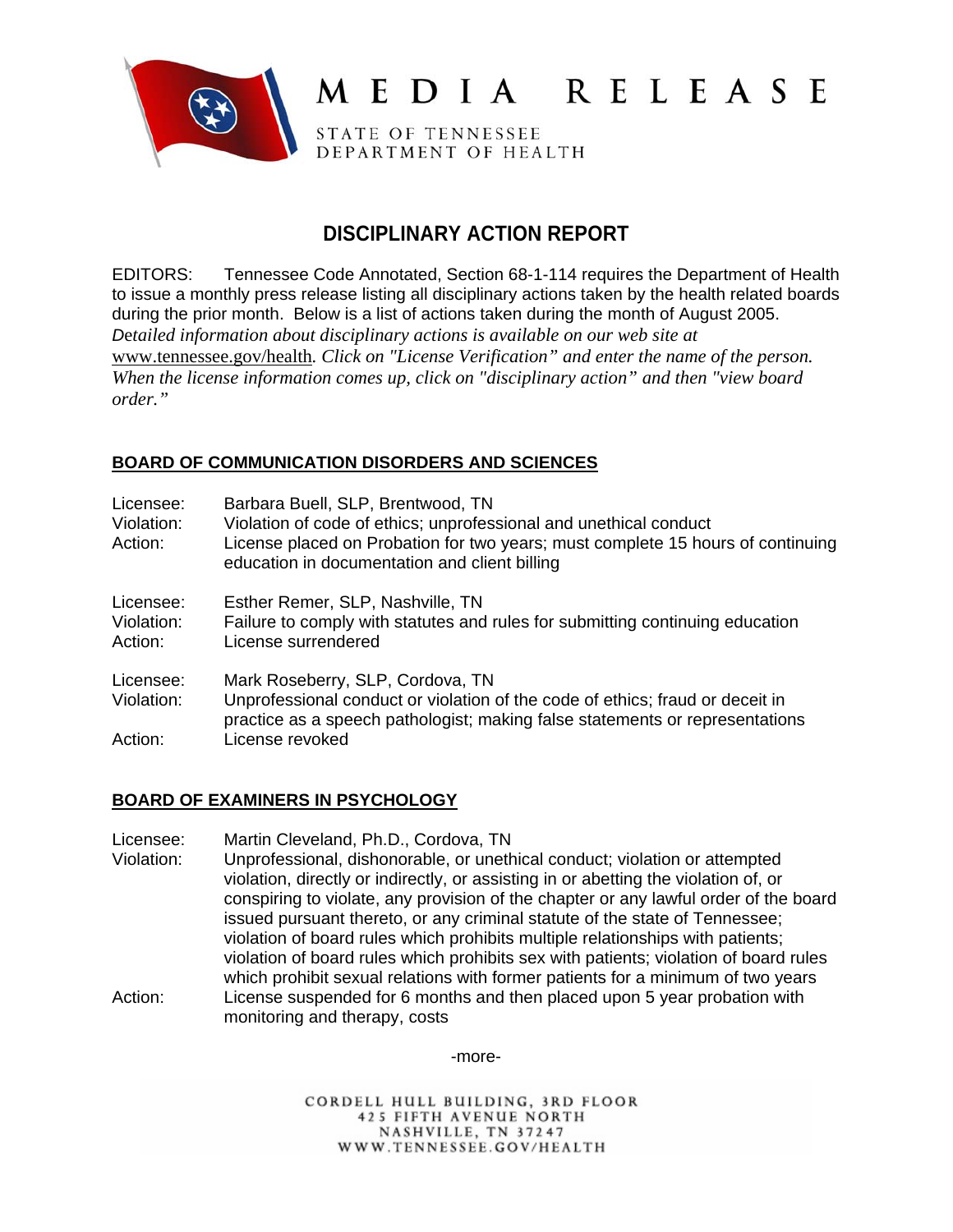Licensee: David Michael McElroy, Ph.D., Old Hickory, TN

- Violation: Unprofessional, dishonorable, or unethical conduct; violation of any criminal statute of the state of Tennessee; gross malpractice; habitual intoxication; conviction of an offense involving moral turpitude; engaging in the practice of psychology while mentally or physically unable to do so; sexual harassment; other harassment; personal problems or conflicts; failure to avoid harm to clients; multiple relationships with clients
- Action: Revoked; pending reconsideration by Board of Examiners in Psychology

# **BOARD OF MASSAGE LICENSURE**

| Licensee:                          | Body & Soul, Inc., Kingsport, TN                                                                                                                                                                                               |
|------------------------------------|--------------------------------------------------------------------------------------------------------------------------------------------------------------------------------------------------------------------------------|
| Violation:                         | Operating as a massage establishment without a license                                                                                                                                                                         |
| Action:                            | Assessed \$1,400 in civil penalties; and assessed \$170.00 in case costs                                                                                                                                                       |
| Licensee:                          | Amanda Brazier, Unlicensed, Decherd, TN                                                                                                                                                                                        |
| Violation:                         | Advertising using the word massage without a license                                                                                                                                                                           |
| Action:                            | Assessed \$100 in civil penalties                                                                                                                                                                                              |
| Licensee:                          | Tracey Gibson, LMT, Obion, TN                                                                                                                                                                                                  |
| Violation:                         | Practicing in an unlicensed facility                                                                                                                                                                                           |
| Action:                            | Assessed \$3,400 in civil penalties                                                                                                                                                                                            |
| Licensee:                          | Health Quest, ME, Union City, TN                                                                                                                                                                                               |
| Violation:                         | Operating a massage establishment on a lapsed license                                                                                                                                                                          |
| Action:                            | Assessed \$3,400 in civil penalties                                                                                                                                                                                            |
| Licensee:<br>Violation:<br>Action: | Phil Mandley, Franklin, TN<br>Advertising using the word massage or any other word that implies massage<br>technique or method when advertising a service by a person who is not licensed<br>Assessed \$200 in civil penalties |
| Licensee:                          | Anthony Myers, LMT, Nashville, TN                                                                                                                                                                                              |
| Violation:                         | Practicing in an unlicensed facility                                                                                                                                                                                           |
| Action:                            | Assessed \$200 in civil penalties                                                                                                                                                                                              |
| Licensee:                          | Diane Myers, LMT, Nashville, TN                                                                                                                                                                                                |
| Violation:                         | Practicing in an unlicensed facility                                                                                                                                                                                           |
| Action:                            | Assessed \$300 in civil penalties                                                                                                                                                                                              |
| Licensee:                          | Therapeutic Balance Bodyworks, ME, Maryville, TN                                                                                                                                                                               |
| Violation:                         | Operating an unlicensed facility                                                                                                                                                                                               |
| Action:                            | Assessed \$6,400 in civil penalties                                                                                                                                                                                            |

-more-

CORDELL HULL BUILDING, 3RD FLOOR **425 FIFTH AVENUE NORTH** NASHVILLE, TN 37247 WWW.TENNESSEE.GOV/HEALTH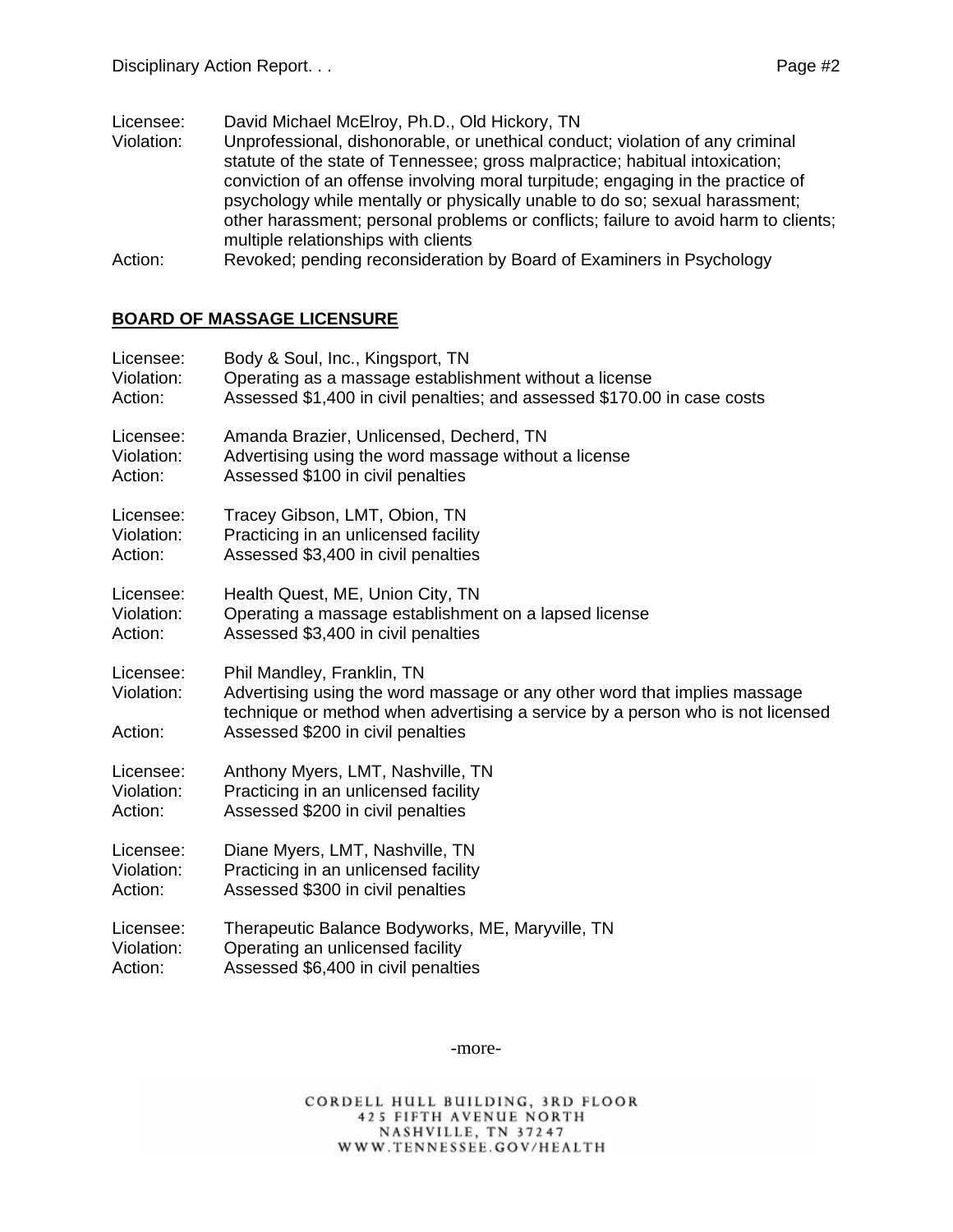# **BOARD OF MEDICAL EXAMINERS**

| Licensee:<br>Action:               | Norman Clinkscales, MD, Greensboro, NC<br>License granted with the condition he maintain relationship with BMI Psychiatric<br>Facility                                                                                                                                                                                           |
|------------------------------------|----------------------------------------------------------------------------------------------------------------------------------------------------------------------------------------------------------------------------------------------------------------------------------------------------------------------------------|
| Licensee:<br>Violation:<br>Action: | James Denham, MD, Johnson City, TN<br>Unprofessional, dishonorable or unethical conduct<br>License issued on the condition that he maintain advocacy of the Tennessee<br>Medical Foundation for 5 years                                                                                                                          |
| Licensee:<br>Violation:            | John Pugh, NHA, Pegram, TN<br>Willfully or repeatedly violated provisions of this chapter or the rules and<br>regulations promulgated in accordance therewith; or willfully or repeatedly acted<br>in a manner inconsistent with the health and safety of the patients in the home in<br>which the licensee is the administrator |
| Action:                            | License suspended for six months to be followed by probation for six months;<br>must complete four hours of Ethics continuing education; assessed case costs                                                                                                                                                                     |

#### **BOARD OF OSTEOPATHIC EXAMINERS**

- Licensee: Samuel Chung, D.O., Jackson, TN
- Violation: Unprofessional, dishonorable or unethical conduct; violation or attempted violation, directly or indirectly, or assisting in or abetting the violation of, or conspiring to violate any provision of this chapter or any lawful order of the Board issued pursuant thereto, or any criminal statute of the State of Tennessee; conviction of a felony
- Action: License Reprimanded; assessed \$13,100 in civil penalties; and assessed case costs

#### **COMMITTEE OF PHYSICAL THERAPY**

- Licensee: Michelle Bledsoe, PTA, Knoxville, TN
- Violation: Failure to adhere to the standards of ethics; violation of board order, laws of Tennessee or any criminal statutes of Tennessee
- Action: License revoked

Licensee: John Jent, CRT, Gallatin, TN

- Violation: Immoral, unethical, unprofessional or dishonorable conduct; habitual intoxication or personal misuse of narcotics, controlled substances or any other drugs or the use of alcoholic beverages or stimulates in such a manner as to adversely affect the person's ability to practice respiratory care; violation or attempted violation, directly or indirectly, assisting in or abetting the violation of, or conspiring to violate, any provision of this chapter or any lawful order of the board or any criminal statute of this state
- Action: License revoked

-more-

CORDELL HULL BUILDING, 3RD FLOOR **425 FIFTH AVENUE NORTH** NASHVILLE, TN 37247 WWW.TENNESSEE.GOV/HEALTH